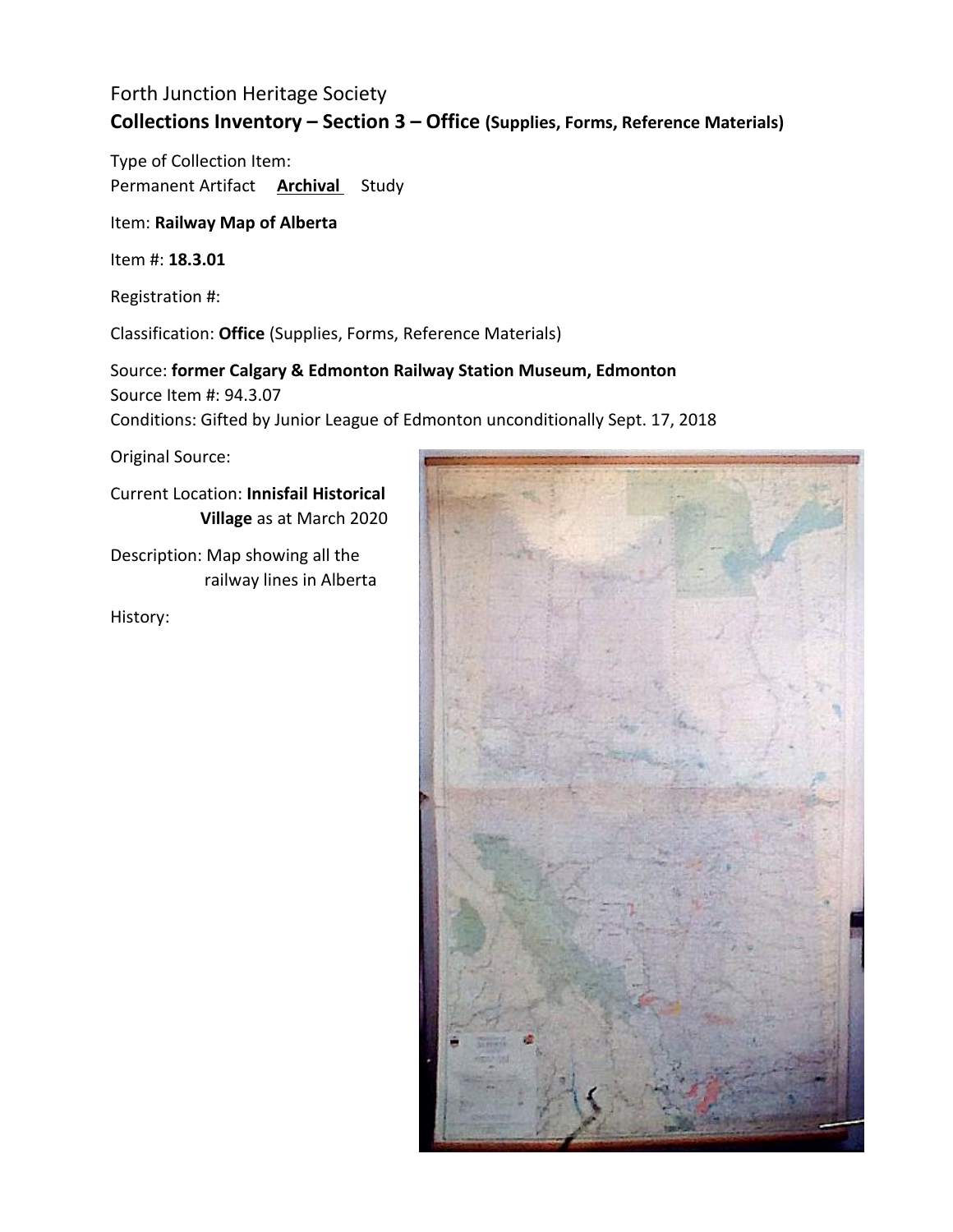Type of Collection Item: Permanent Artifact **Archival** Study

#### Item: **Employee's Operating Train Timetables**

Item #: **18.3.02**

Registration #:

Classification: **Office** (Supplies, Forms, Reference Materials)

Source: **former Calgary & Edmonton Railway Station Museum, Edmonton** Source Item #: 92.2.01 Conditions: Gifted by Junior League of Edmonton unconditionally Sept. 17, 2018

Original Source:

#### Current Location: **Innisfail Historical Village** as at March 2020

Description: Several CPR timetables to guide the operation of trains including siding locations, schedules of trains and mileage between train stations



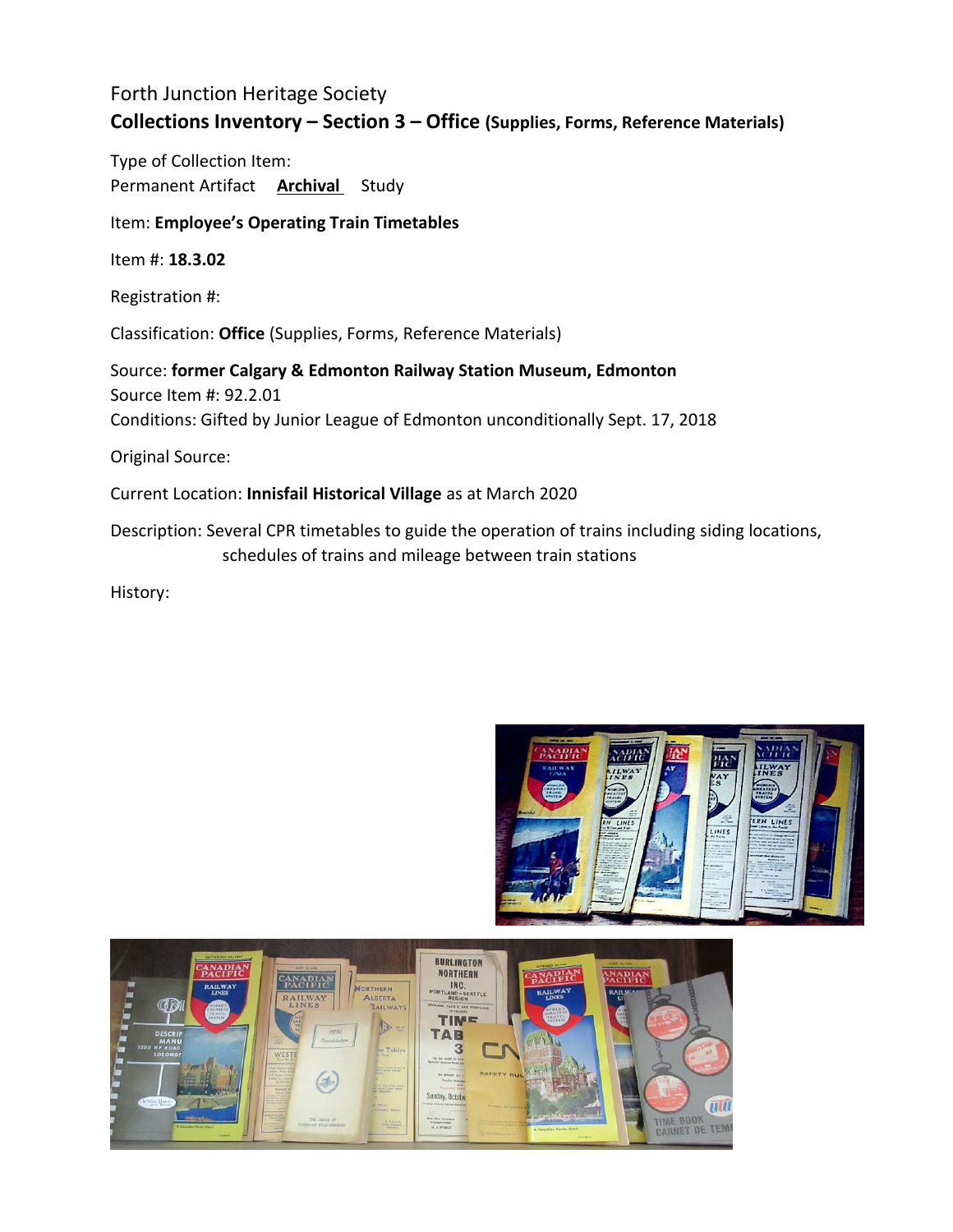Type of Collection Item: Permanent Artifact **Archival** Study

#### Item: **CPR General Train Rule Book**

Item #: **18.3.03**

Registration #:

Classification: **Office** (Supplies, Forms, Reference Materials)

Source: **former Calgary & Edmonton Railway Station Museum, Edmonton** Source Item #: 92.2.07 Conditions: Gifted by Junior League of Edmonton unconditionally Sept. 17, 2018

Original Source: **M. Lasinski**

Current Location: **Innisfail Historical Village** as at March 2020

Description: Small brown book called "General Train and Interlocking Rules".



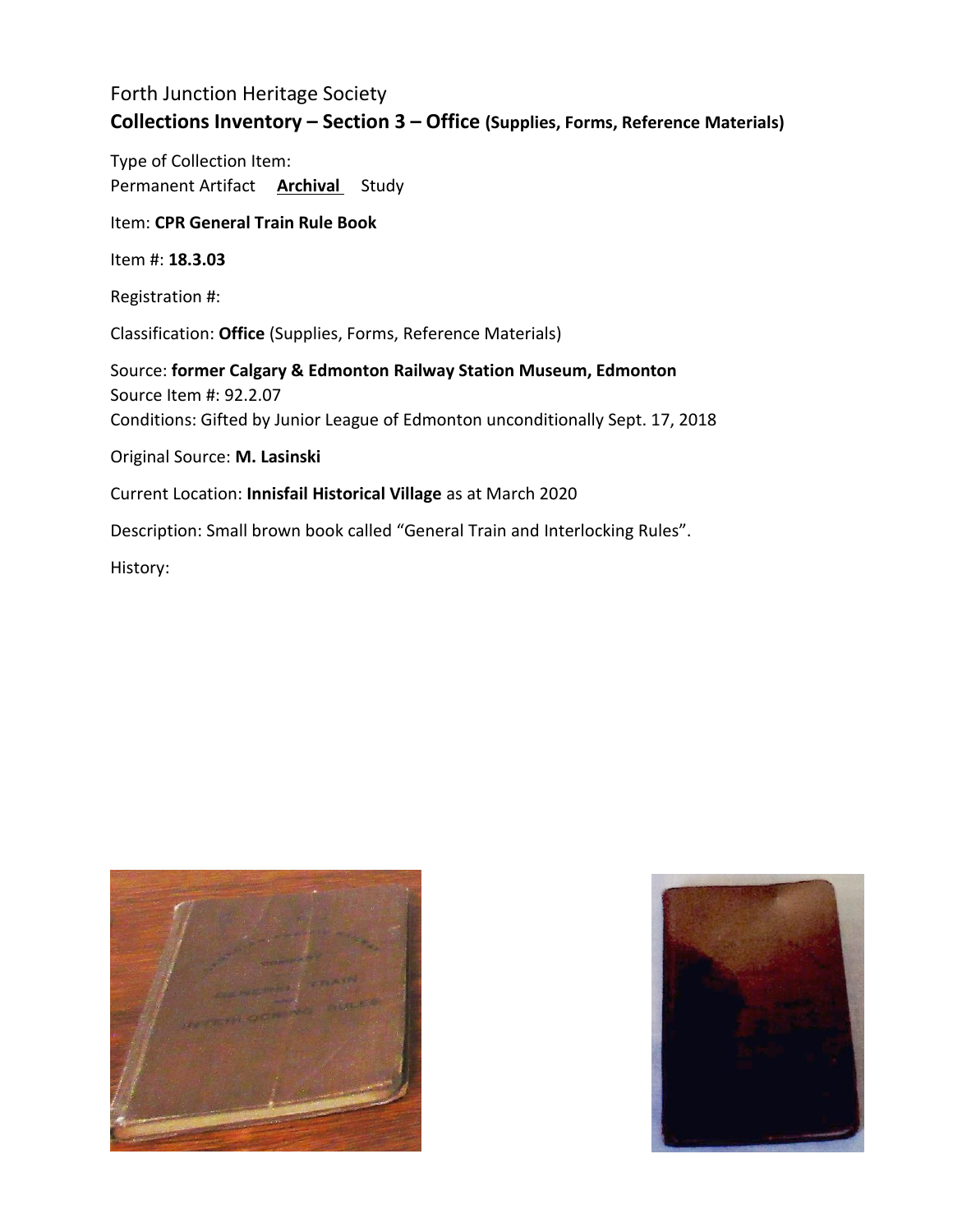Type of Collection Item: Permanent Artifact **Archival** Study

Item: **Official Guide of the Railways**

Item #: **18.3.04**

Registration #:

Classification: **Office** (Supplies, Forms, Reference Materials)

Source: **former Calgary & Edmonton Railway Station Museum, Edmonton** Source Item #: 92.2.08 Conditions: Gifted by Junior League of Edmonton unconditionally Sept. 17, 2018 Original Source:

Current Location: **Innisfail Historical Village** as at March 2020

Description: Published by the National Railway Publication Company

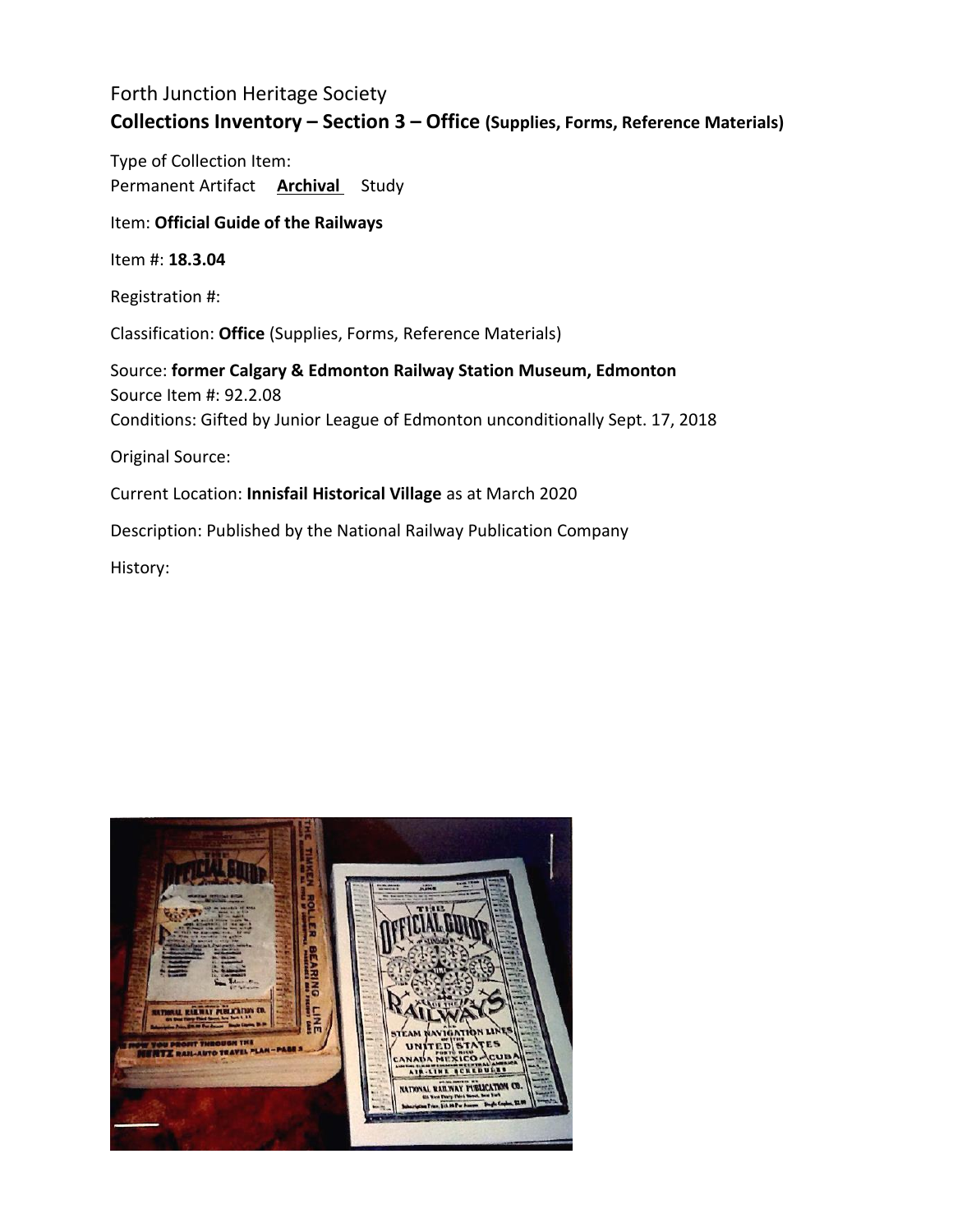Type of Collection Item: Permanent Artifact **Archival** Study

Item: **Dispatcher's Train Order Book**

Item #: **18.3.05**

Registration #:

Classification: **Office** (Supplies, Forms, Reference Materials)

Source: **former Calgary & Edmonton Railway Station Museum, Edmonton** Source Item #: 92.6.41 Conditions: Gifted by Junior League of Edmonton unconditionally Sept. 17, 2018

Original Source:

Current Location: **Innisfail Historical Village** as of March 2020

Description: Train dispatcher's record of train orders and clearances issued.

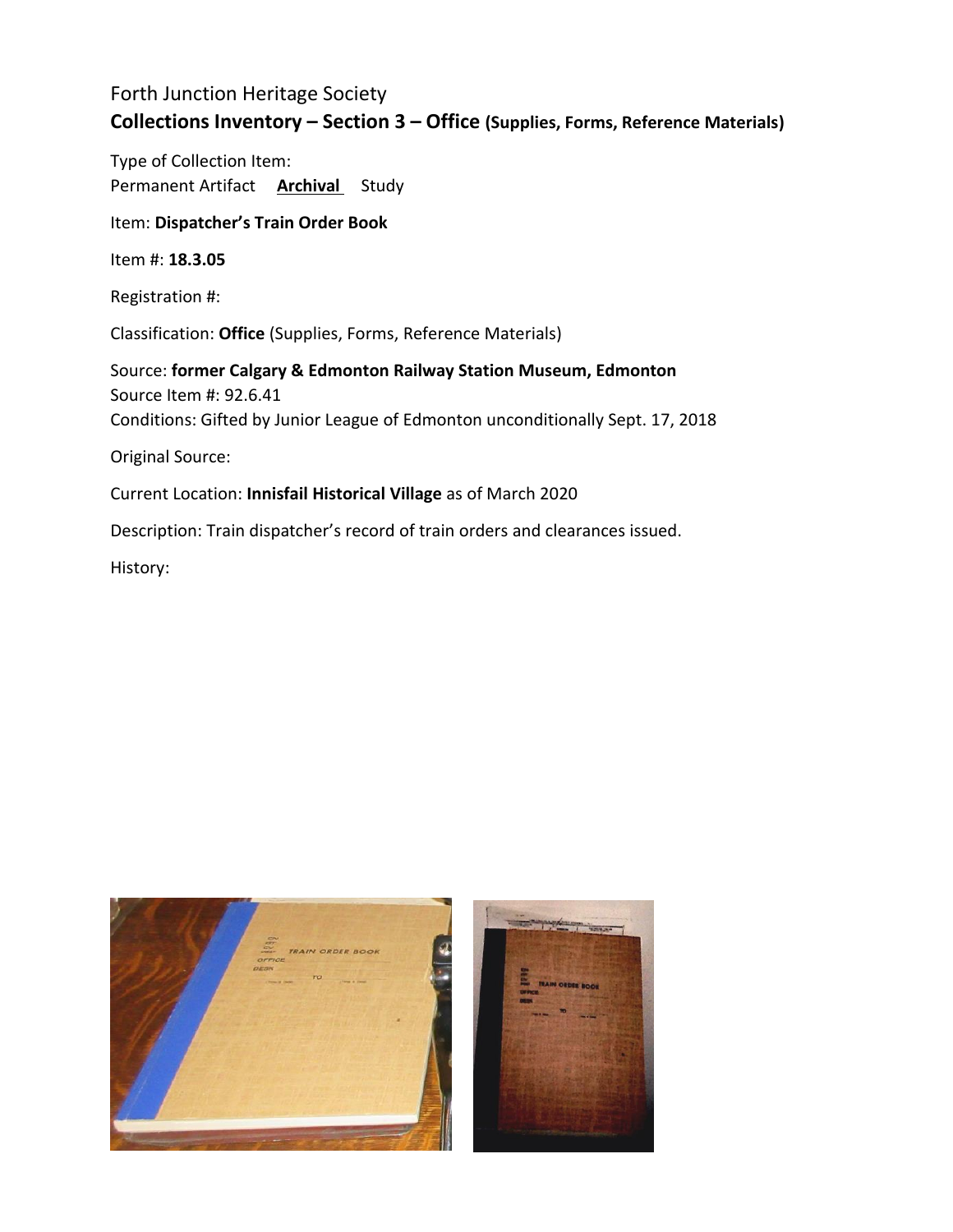Type of Collection Item: Permanent Artifact **Archival** Study

#### Item: **Signal Indications Training Manual**

Item #: **18.3.06**

Registration #:

Classification: **Office** (Supplies, Forms, Reference Materials)

Source: **former Calgary & Edmonton Railway Station Museum, Edmonton** Source Item #: 92.6.42 Conditions: Gifted by Junior League of Edmonton unconditionally Sept. 17, 2018

Original Source:

Current Location: **Innisfail Historical Village** as of March 2020

Description: Block and interlocking signal indications manual issued as a training document to learn various aspects and displays of signals.

History:

No Photo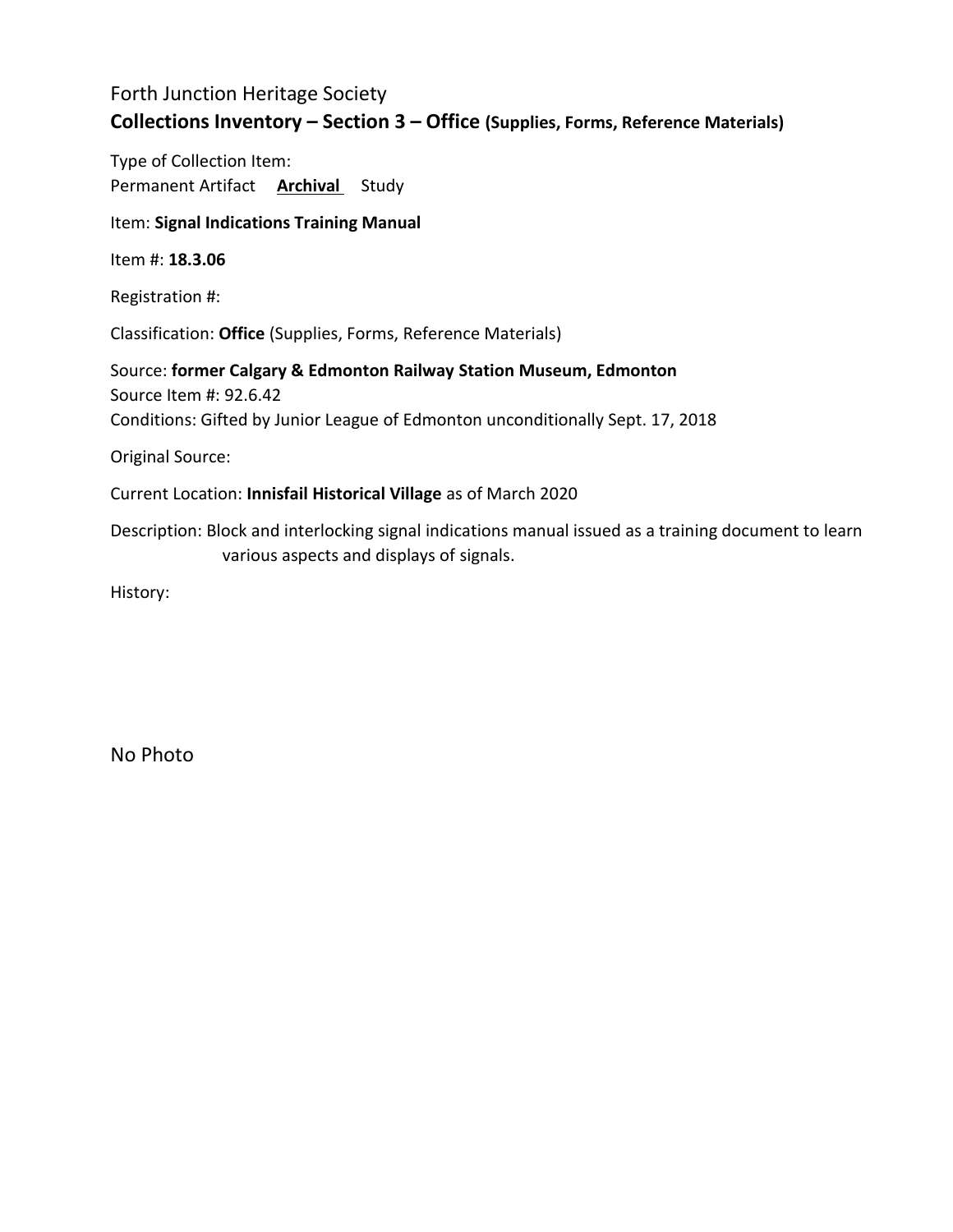Type of Collection Item: Permanent Artifact **Archival** Study

Item: **Clipboard**

Item #: **18.3.07**

Registration #:

Classification: **Office** (Supplies, Forms, Reference Materials)

Source: **former Calgary & Edmonton Railway Station Museum, Edmonton** Source Item #: 94.3.10 Conditions: Gifted by Junior League of Edmonton unconditionally Sept. 17, 2018 Original Source:

Current Location: **Innisfail Historical Village** as at March 2020

Description: Metal clipboard with clip

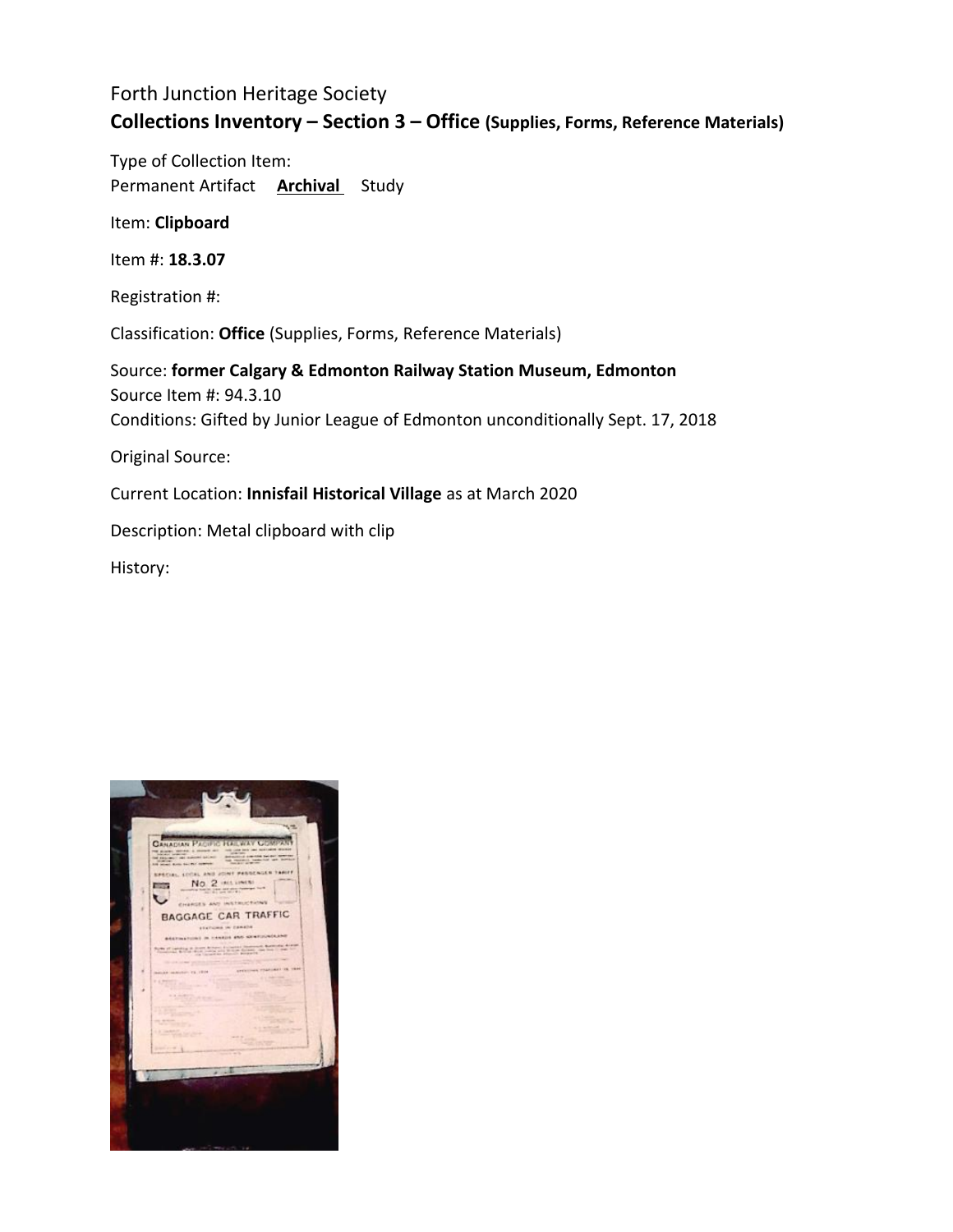Type of Collection Item: Permanent Artifact **Archival** Study

Item: **Ink Well & Pen Holder**

Item #: **18.3.08**

Registration #:

Classification: **Office** (Supplies, Forms, Reference Materials)

Source: **former Calgary & Edmonton Railway Station Museum, Edmonton** Source Item #: 92.3.04 Conditions: Gifted by Junior League of Edmonton unconditionally Sept. 17, 2018 Original Source:

Current Location: **Innisfail Historical Village** as at March 2020

Description: Glass holder with 2 ink wells, 1 paper clip and 2 pen holders

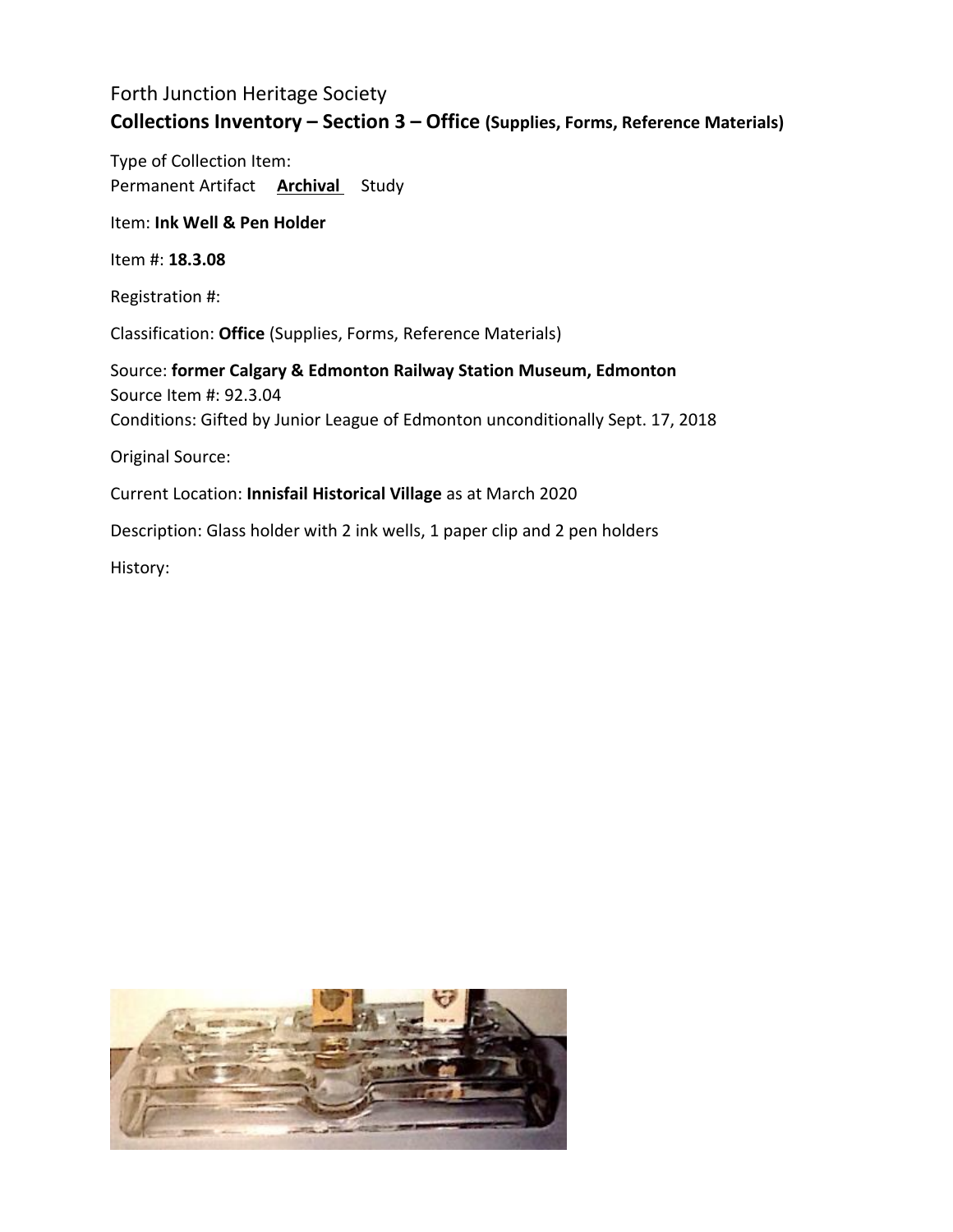Type of Collection Item: Permanent Artifact **Archival** Study

Item: **Brass Message Spike**

Item #: **18.3.09**

Registration #:

Classification: **Office** (Supplies, Forms, Reference Materials)

Source: **former Calgary & Edmonton Railway Station Museum, Edmonton** Source Item #: 92.3.05 Conditions: Gifted by Junior League of Edmonton unconditionally Sept. 17, 2018

Original Source:

Current Location: **Innisfail Historical Village** as at March 2020

Description: Brass message spike.

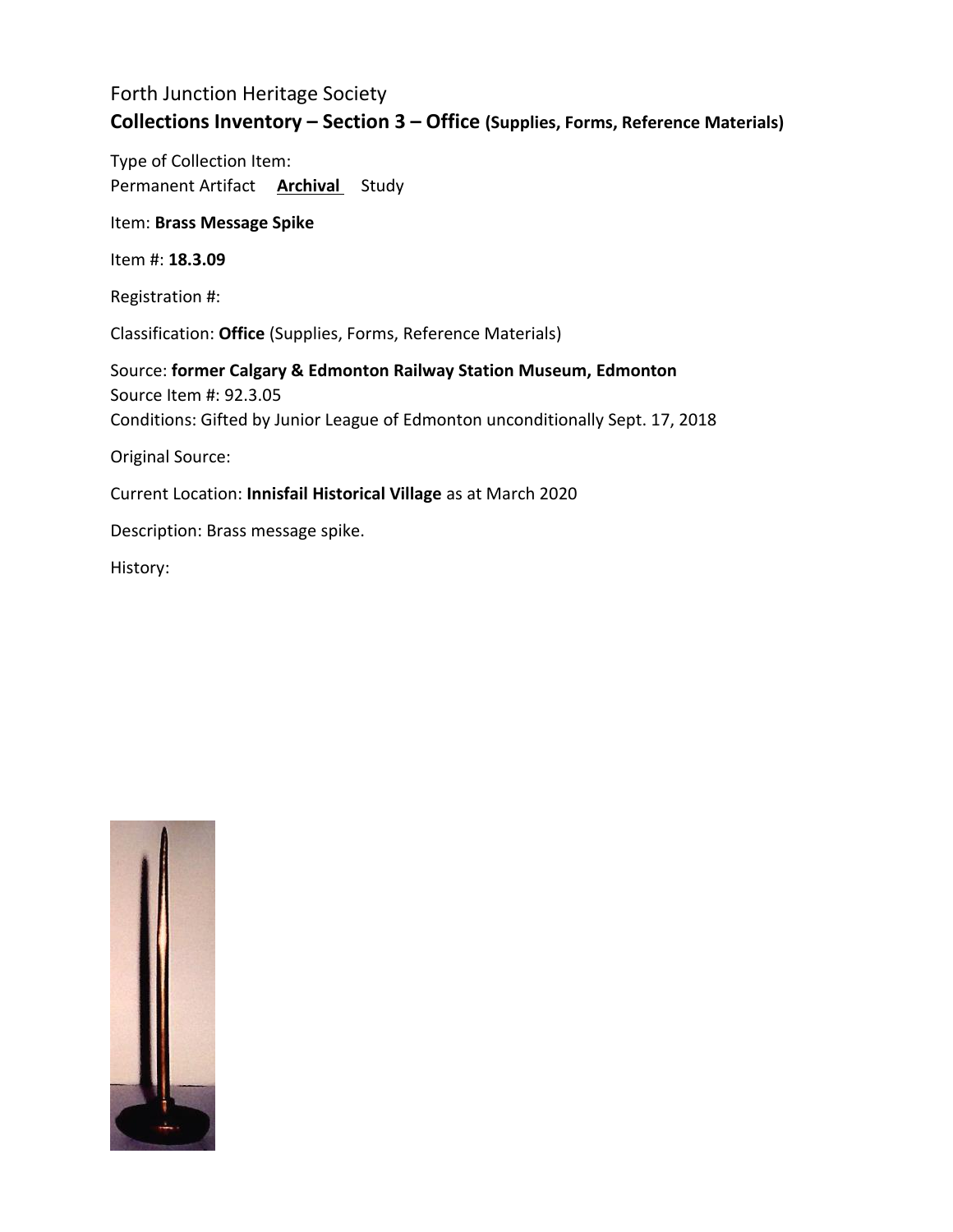Type of Collection Item: Permanent Artifact **Archival** Study

Item: **Rubber Stamp Holder**

Item #: **18.3.10**

Registration #:

Classification: **Office** (Supplies, Forms, Reference Materials)

Source: **former Calgary & Edmonton Railway Station Museum, Edmonton** Source Item #: 94.3.06 Conditions: Gifted by Junior League of Edmonton unconditionally Sept. 17, 2018

Original Source: **Bill Owens**

Current Location: **Innisfail Historical Village** as at March 2020

Description: Stand to hold six rubber stamps used by the station agent.

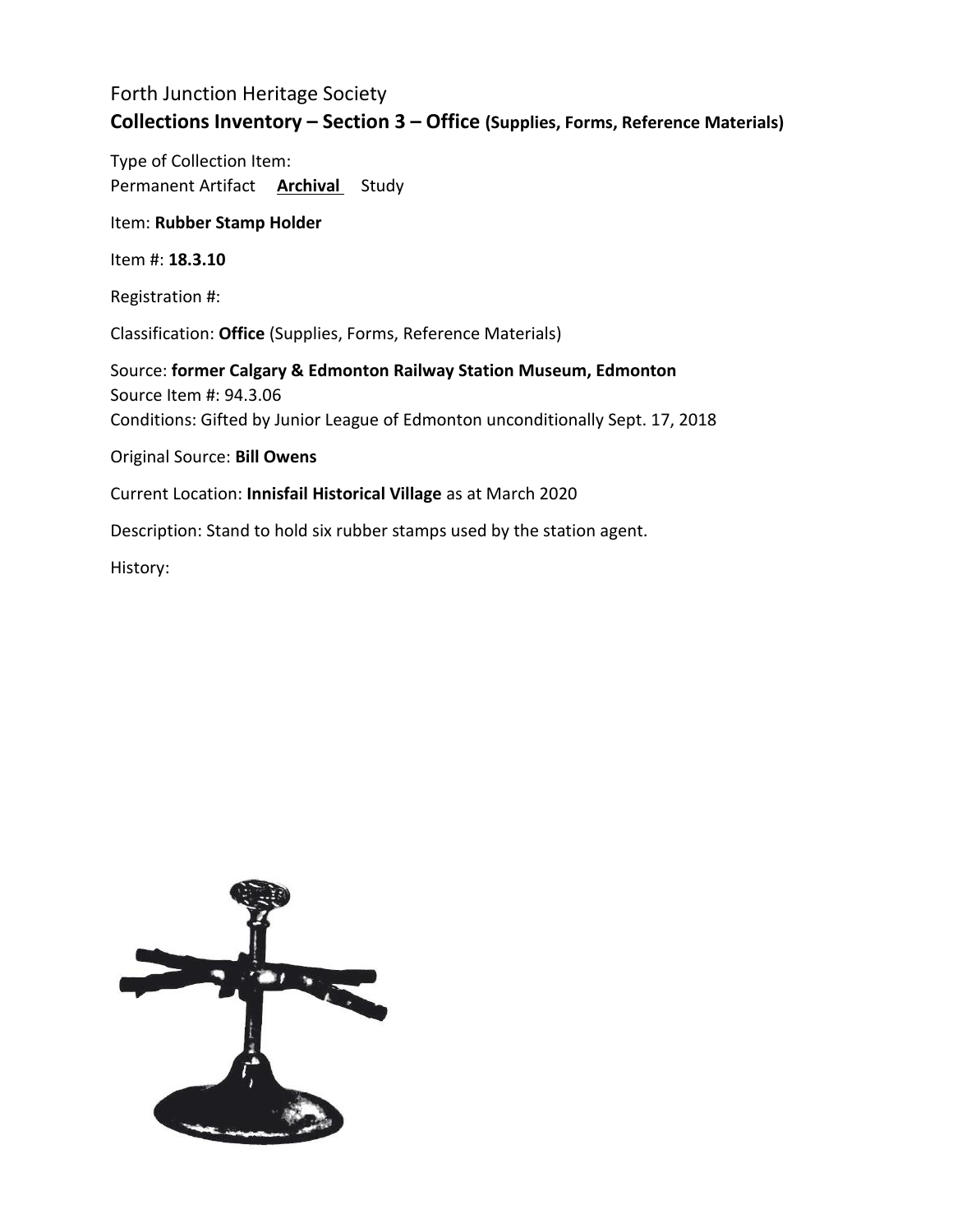Type of Collection Item: Permanent Artifact **Archival** Study

Item: **Cosmo Dating Stamp 1886 Onoway**

Item #: **18.3.11**

Registration #:

Classification: **Office** (Supplies, Forms, Reference Materials)

Source: **former Calgary & Edmonton Railway Station Museum, Edmonton** Source Item #: 92.3.02 Conditions: Gifted by Junior League of Edmonton unconditionally Sept. 17, 2018

Original Source: **Mr. W. Owens**

Current Location: **Innisfail Historical Village** as at March 2020

Description: Cosmo dating stamp Model #2. Patented May 25, 1886, Onoway, Ontario

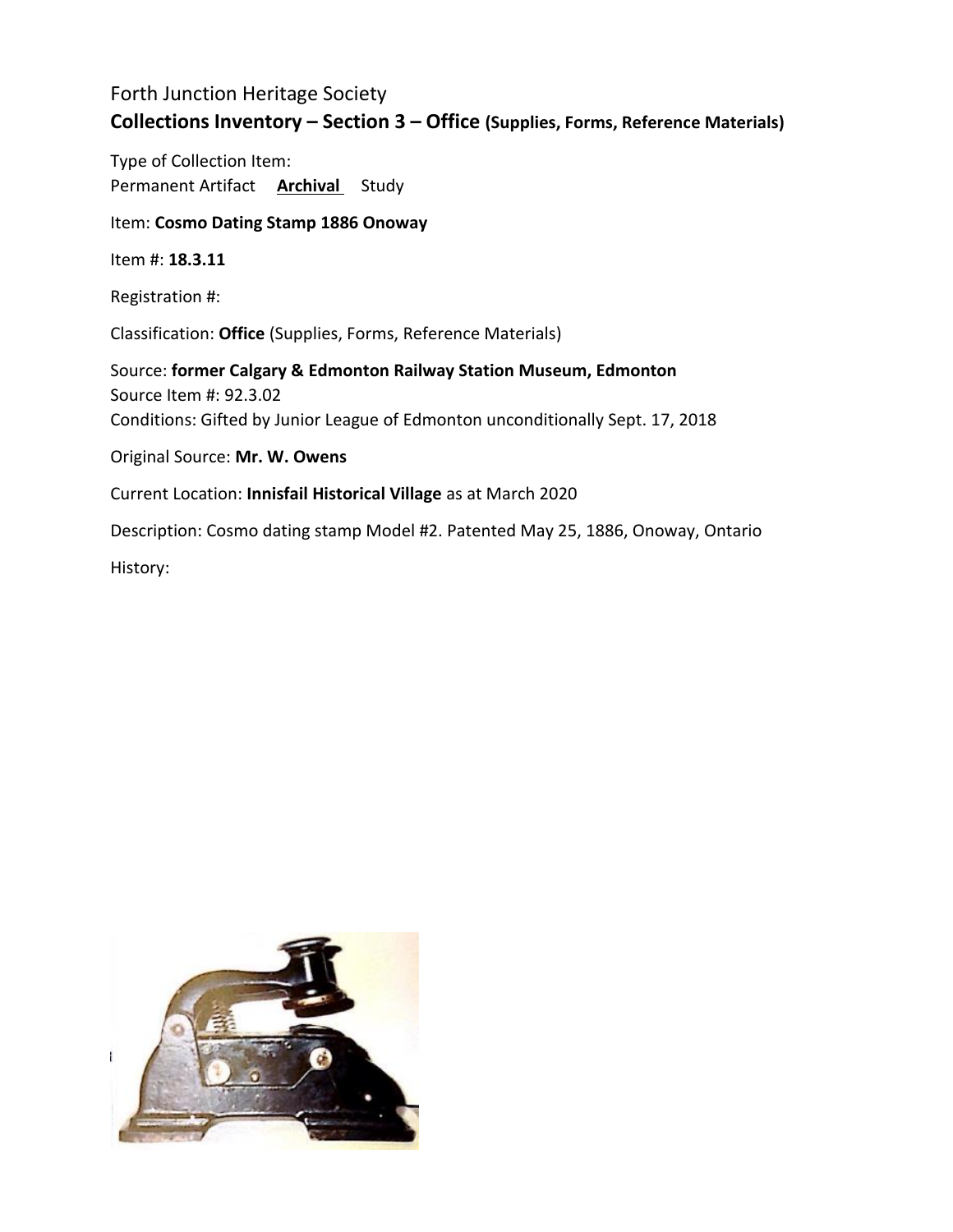Type of Collection Item: Permanent Artifact **Archival** Study

Item: **75 Year Service Plaque**

Item #: **18.3.12**

Registration #:

Classification: **Office** (Supplies, Forms, Reference Materials)

Source: **former Calgary & Edmonton Railway Station Museum, Edmonton** Source Item #: 94.3.08 Conditions: Gifted by Junior League of Edmonton unconditionally Sept. 17, 2018

Original Source: **M. Lasinski**

Current Location: **Innisfail Historical Village** as at March 2020

Description: Framed plaque with pin and card for 75 years of service.

History: Awarded to an agent after 75 years of service.

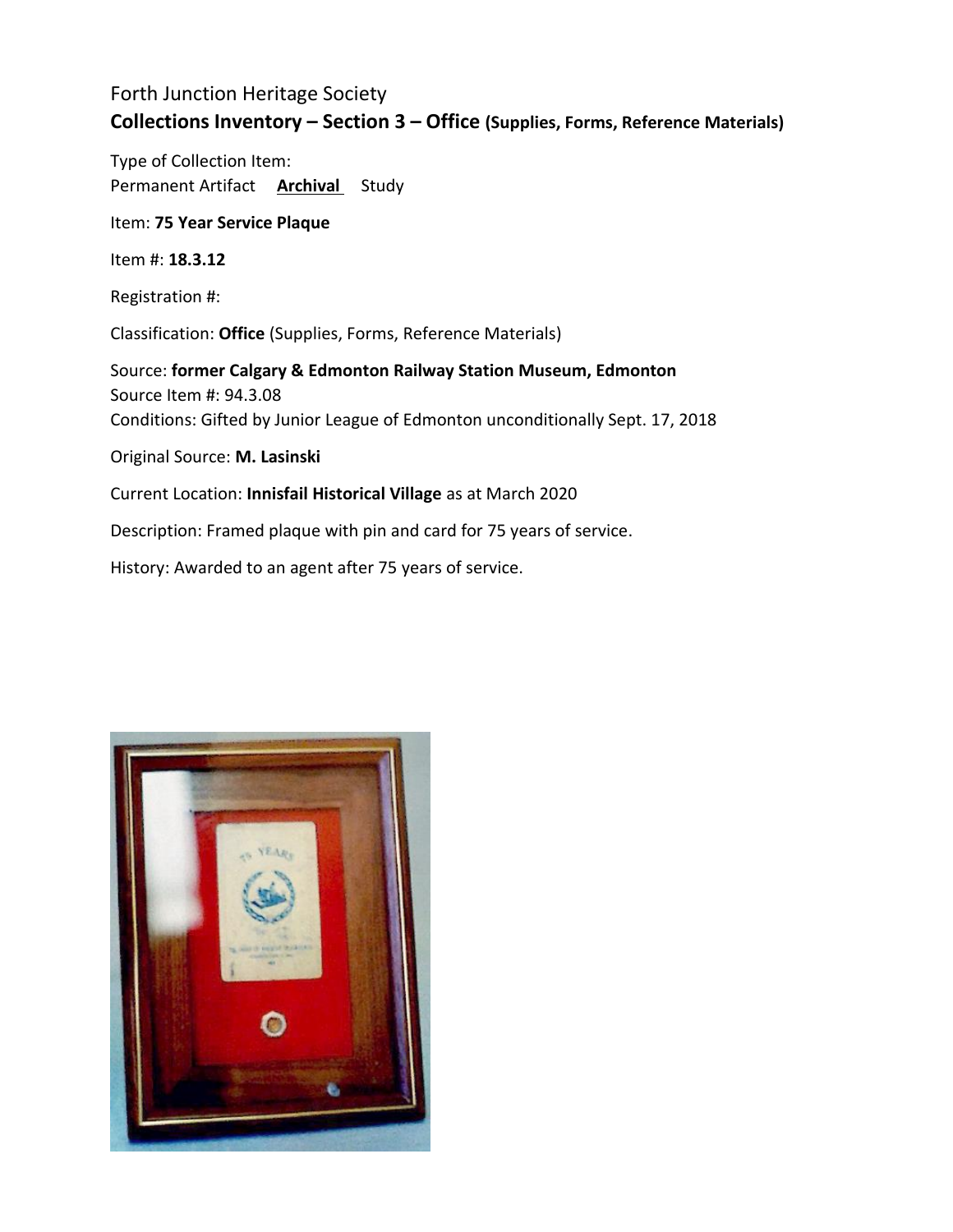Type of Collection Item: Permanent Artifact **Archival** Study

Item: **Assorted Forms**

Item #: **18.3.13**

Registration #:

Classification: **Office** (Supplies, Forms, Reference Materials)

Source: **former Calgary & Edmonton Railway Station Museum, Edmonton** Source Item #: 94.3.09 Conditions: Gifted by Junior League of Edmonton unconditionally Sept. 17, 2018

Original Source:

Current Location: **Innisfail Historical Village** as at March 2020

Description: Telegram and other assorted forms used by the telegrapher and station agent.

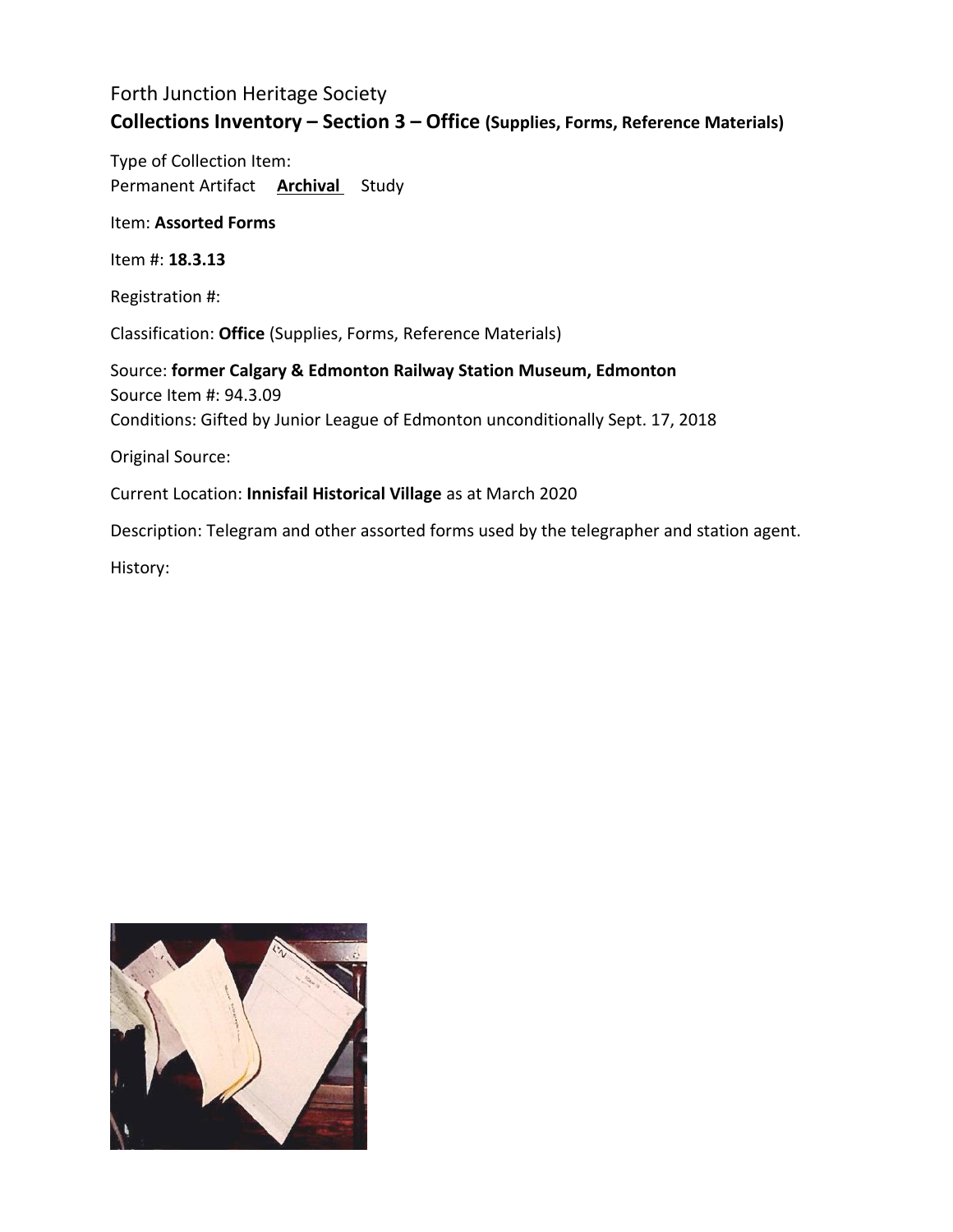Type of Collection Item: Permanent Artifact **Archival** Study

Item: **Train Orders 1916**

Item #: **18.3.14**

Registration #:

Classification: **Office** (Supplies, Forms, Reference Materials)

Source: **former Calgary & Edmonton Railway Station Museum, Edmonton** Source Item #: 92.6.28 Conditions: Gifted by Junior League of Edmonton unconditionally Sept. 17, 2018

Original Source: **Harvey Greene & Wally Yost**

Current Location: **Innisfail Historical Village** as at March 2020

Description: Train orders.

History: These date to 1916. Message from the train would come by Morse Code, then the operator would make out the train order to be hooped up to the train by signal hoop.



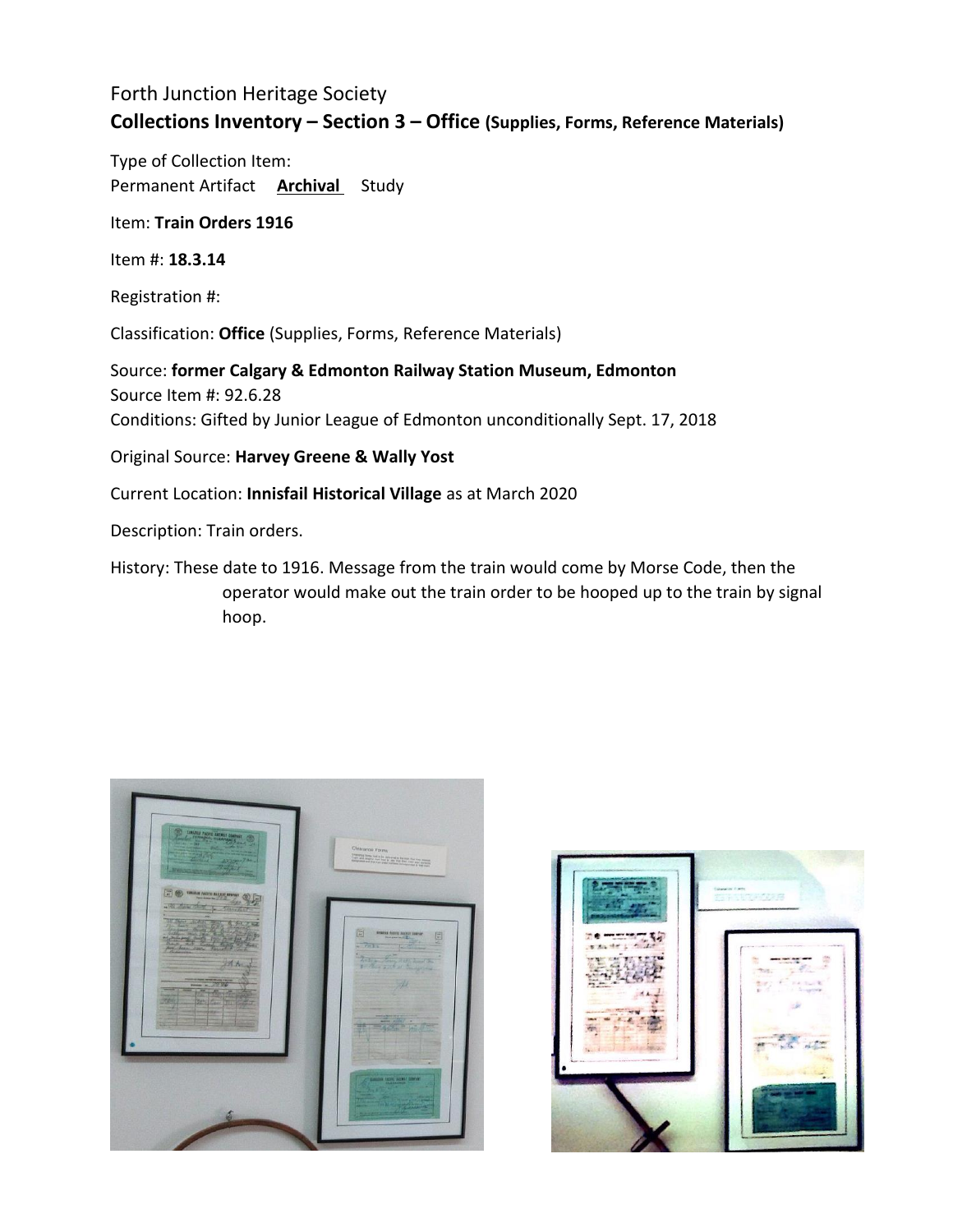Type of Collection Item: Permanent Artifact **Archival** Study

Item: **Ticket Stubs C&E c1897**

Item #: **18.3.15**

Registration #:

Classification: **Office** (Supplies, Forms, Reference Materials)

Source: **former Calgary & Edmonton Railway Station Museum, Edmonton** Source Item #: 92.6.31 Conditions: Gifted by Junior League of Edmonton unconditionally Sept. 17, 2018 Original Source: found in original Strathcona C&ER combination station Current Location: **Innisfail Historical Village** as at March 2020 Description: Ticket stubs found in original C&E train station c1897. History:

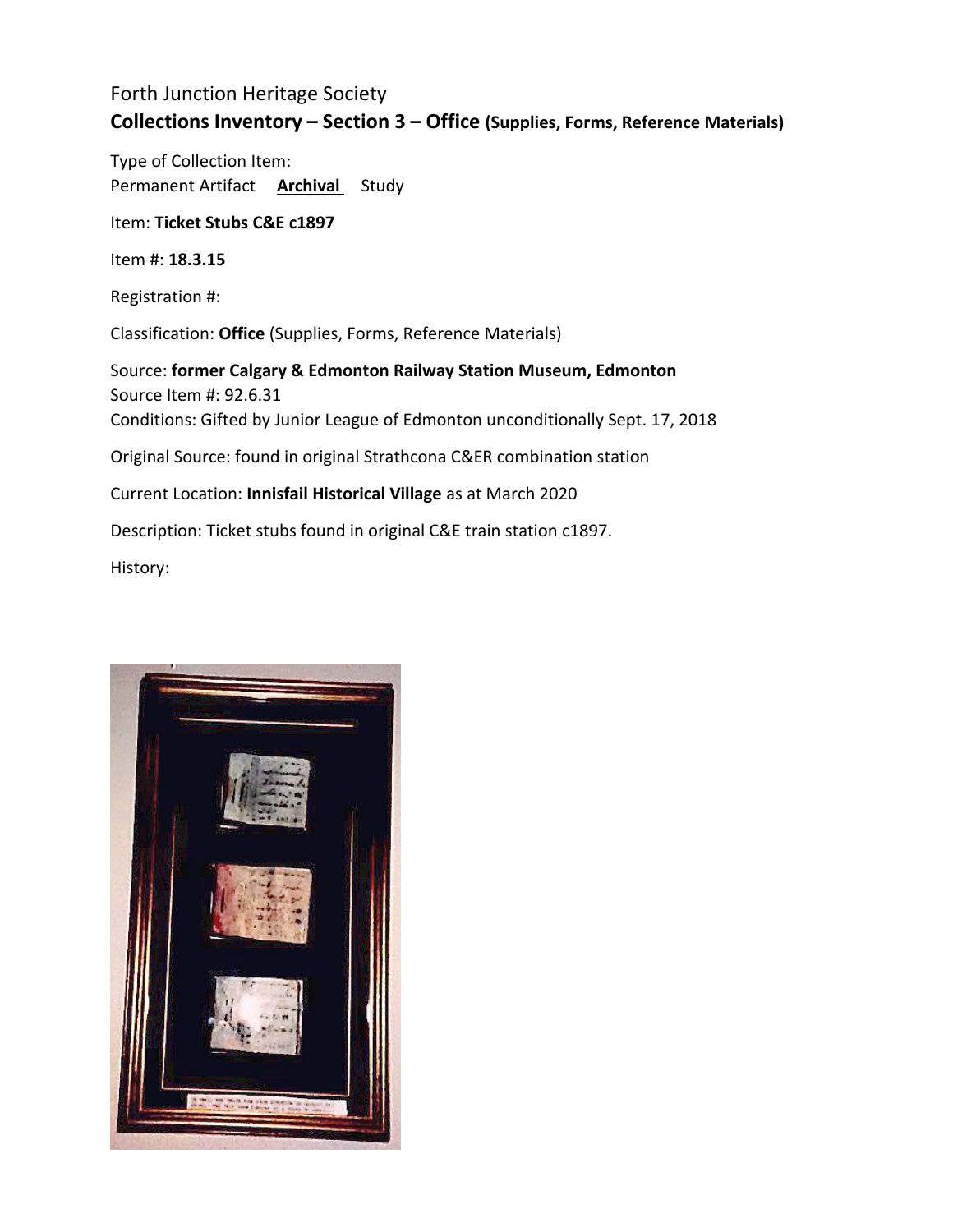Type of Collection Item: Permanent Artifact **Archival** Study

Item: **Clearance Forms**

Item #: **18.3.16**

Registration #:

Classification: **Office** (Supplies, Forms, Reference Materials)

Source: **former Calgary & Edmonton Railway Station Museum, Edmonton** Source Item #: 92.6.33 Conditions: Gifted by Junior League of Edmonton unconditionally Sept. 17, 2018

Original Source: **Bill Harmon**

Current Location: **Innisfail Historical Village** as at March 2020

Description: Train dispatcher's authority for train to proceed

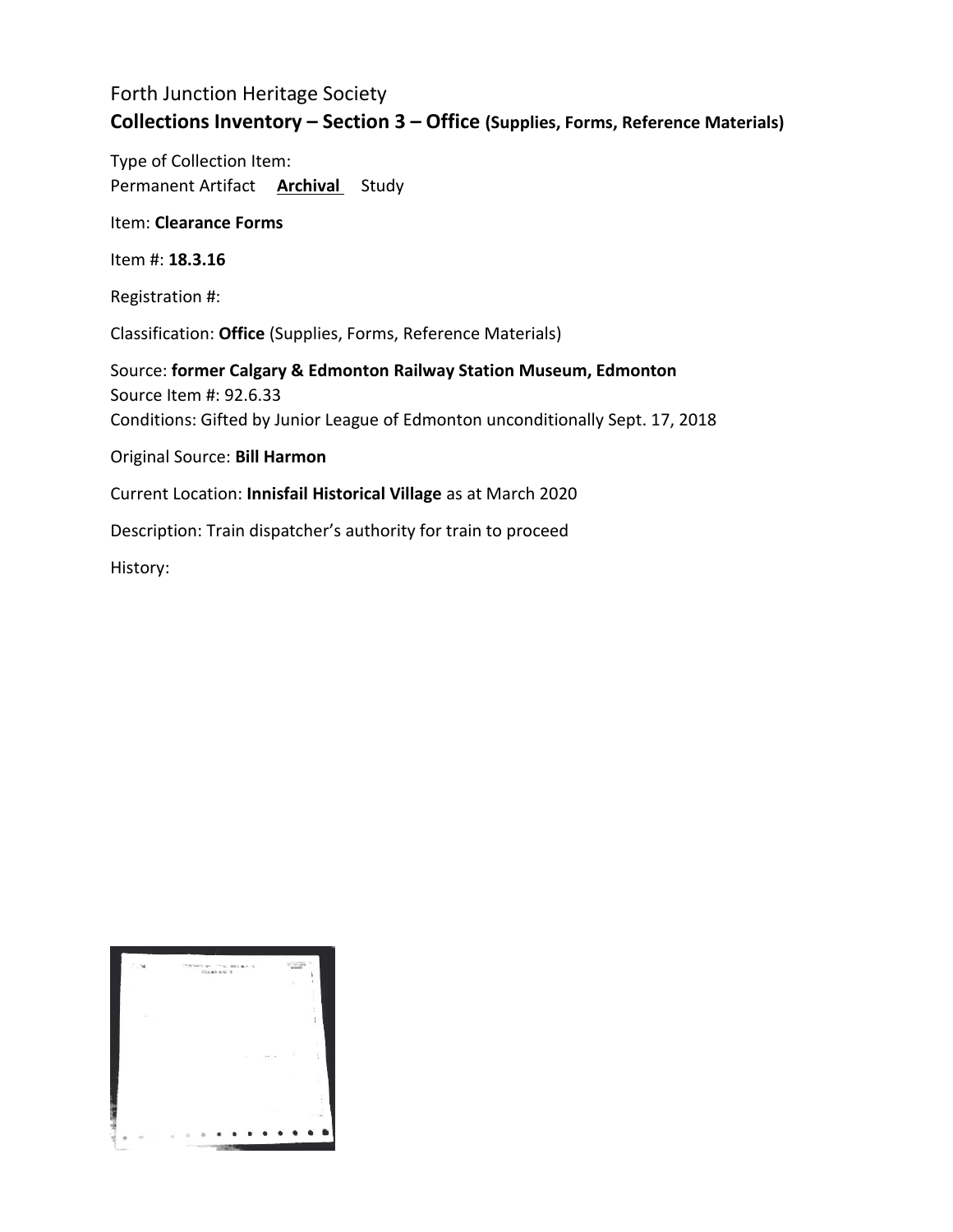Type of Collection Item: Permanent Artifact **Archival** Study

#### Item: **American Penman Magazines**

Item #: **18.3.17**

Registration #:

Classification: **Office** (Supplies, Forms, Reference Materials)

Source: **former Calgary & Edmonton Railway Station Museum, Edmonton** Source Item #: 92.5.05 Conditions: Gifted by Junior League of Edmonton unconditionally Sept. 17, 2018

Original Source:

Current Location: **Innisfail Historical Village** as at March 2020

Description: 6 volumes of "The American Penman" published by the A N Palmer Company. 1919 – Feb., Apr., May, July, Aug., Sept.

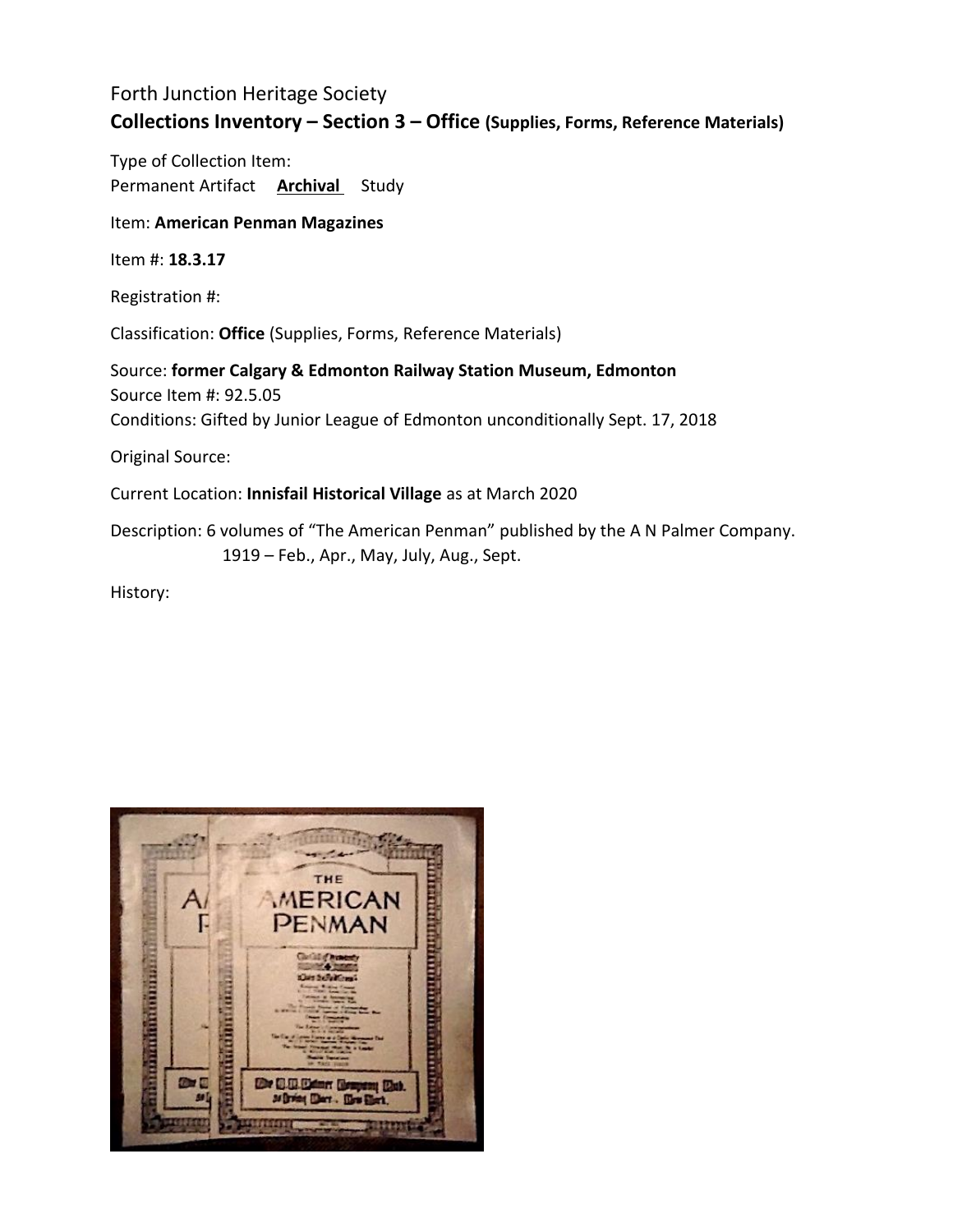Type of Collection Item: Permanent Artifact **Archival** Study

Item: **Great Panorama Picture Book**

Item #: **18.3.18**

Registration #:

Classification: **Office** (Supplies, Forms, Reference Materials)

Source: **former Calgary & Edmonton Railway Station Museum, Edmonton** Source Item #: 92.2.02 Conditions: Gifted by Junior League of Edmonton unconditionally Sept. 17, 2018

Original Source:

Current Location: **Innisfail Historical Village** as at March 2020

Description: The Great Panorama Picture Book. A reproduction from an antique 3-dimensional book by Ernest Nister, copyright 1983.

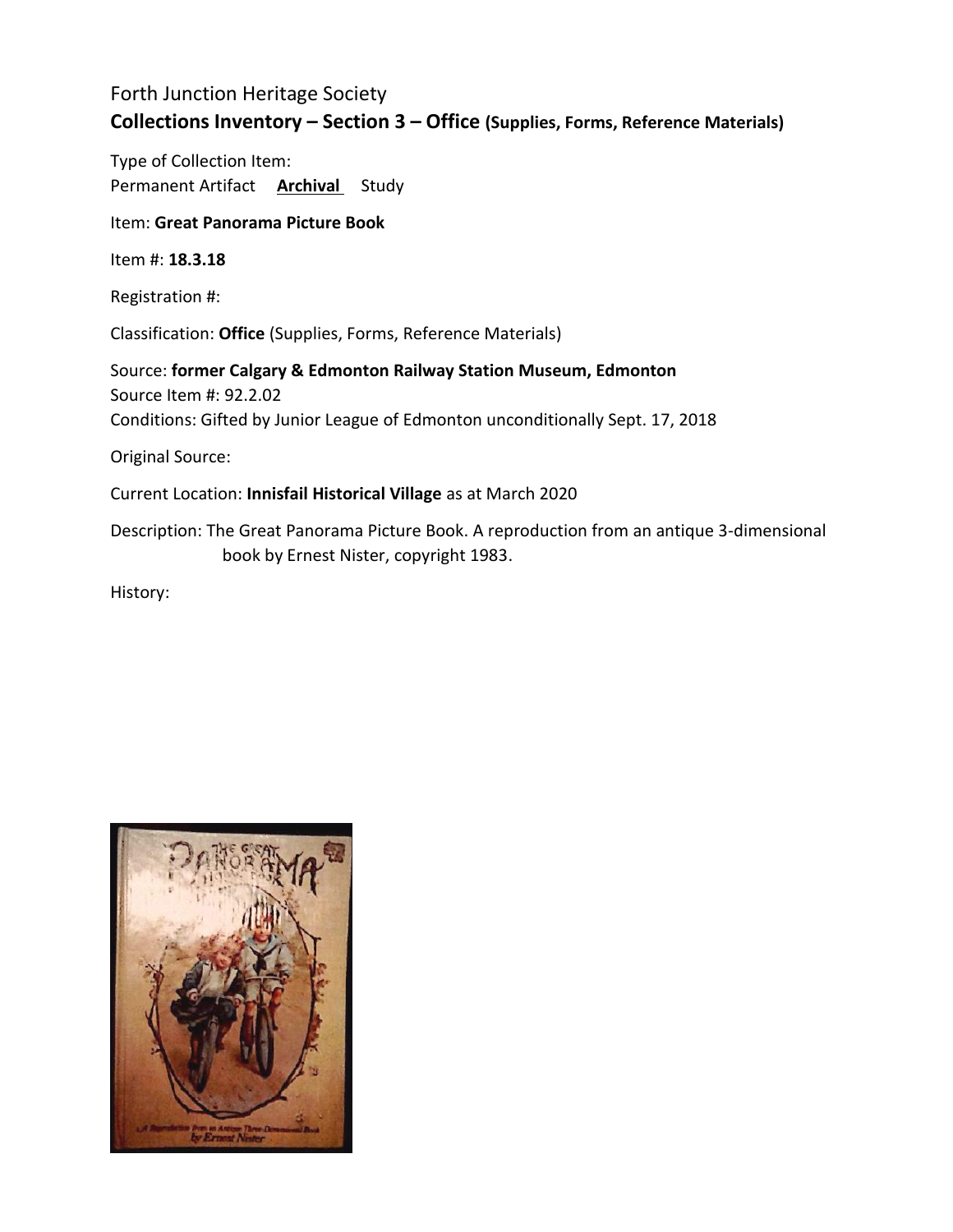Type of Collection Item: Permanent Artifact **Archival** Study

#### Item: **Adventures of Don Quixote**

Item #: **18.3.19**

Registration #:

Classification: **Office** (Supplies, Forms, Reference Materials)

Source: **former Calgary & Edmonton Railway Station Museum, Edmonton** Source Item #: 92.2.03 Conditions: Gifted by Junior League of Edmonton unconditionally Sept. 17, 2018

#### Original Source: **Catherine Morgan**

Current Location: **Innisfail Historical Village** as at March 2020

Description: The Adventures of Don Quixote published by Thomas Nelson & Sons 1909.

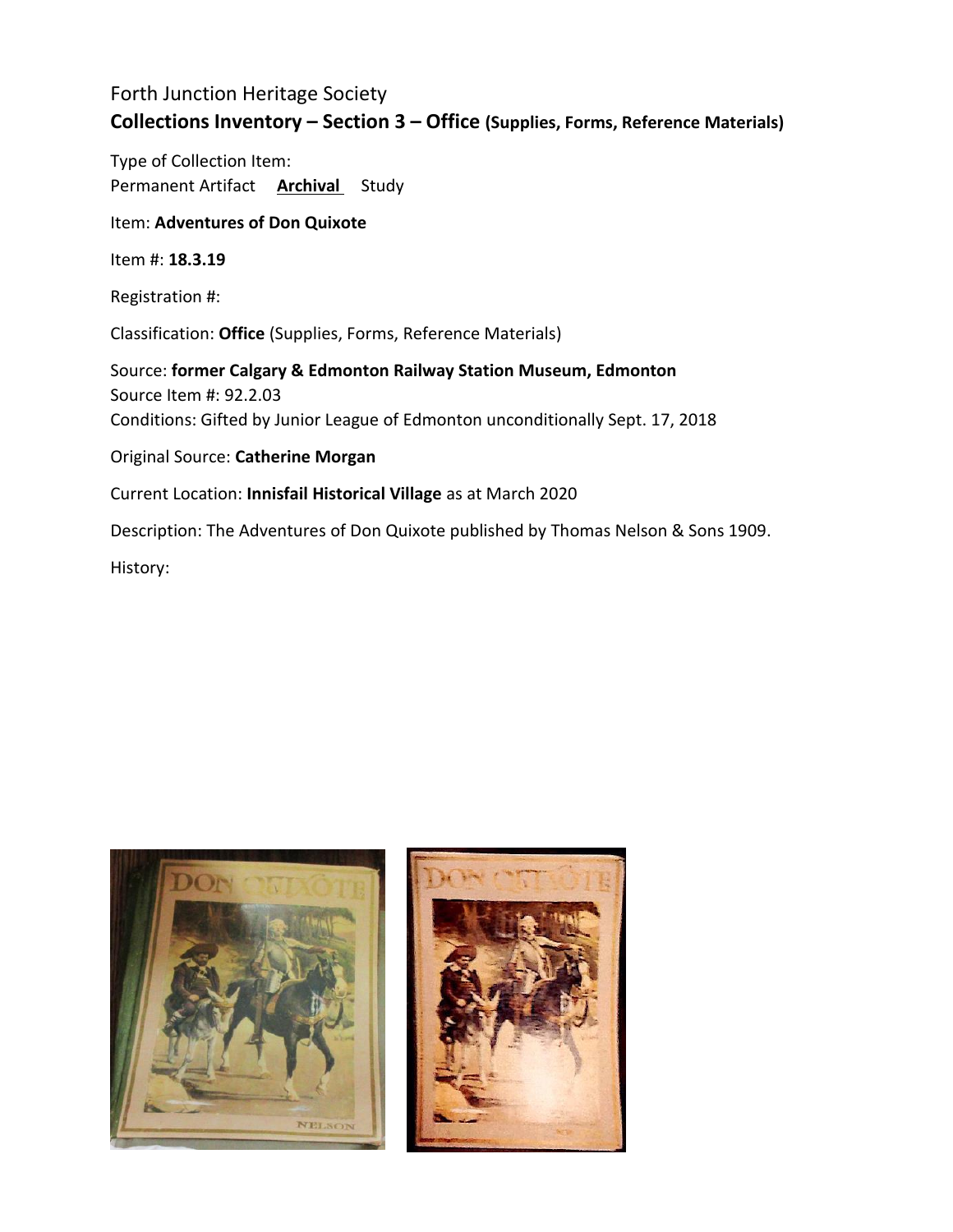Type of Collection Item: Permanent Artifact **Archival** Study

#### Item: **Ontario HS Engine Grammar Textbook**

Item #: **18.3.20**

Registration #:

Classification: **Office** (Supplies, Forms, Reference Materials)

Source: **former Calgary & Edmonton Railway Station Museum, Edmonton** Source Item #: 92.2.04 Conditions: Gifted by Junior League of Edmonton unconditionally Sept. 17, 2018 Original Source:

Current Location: **Innisfail Historical Village** as at March 2020

Description: Ontario high school English Grammar by Stevenson and Kerfoot 1935.

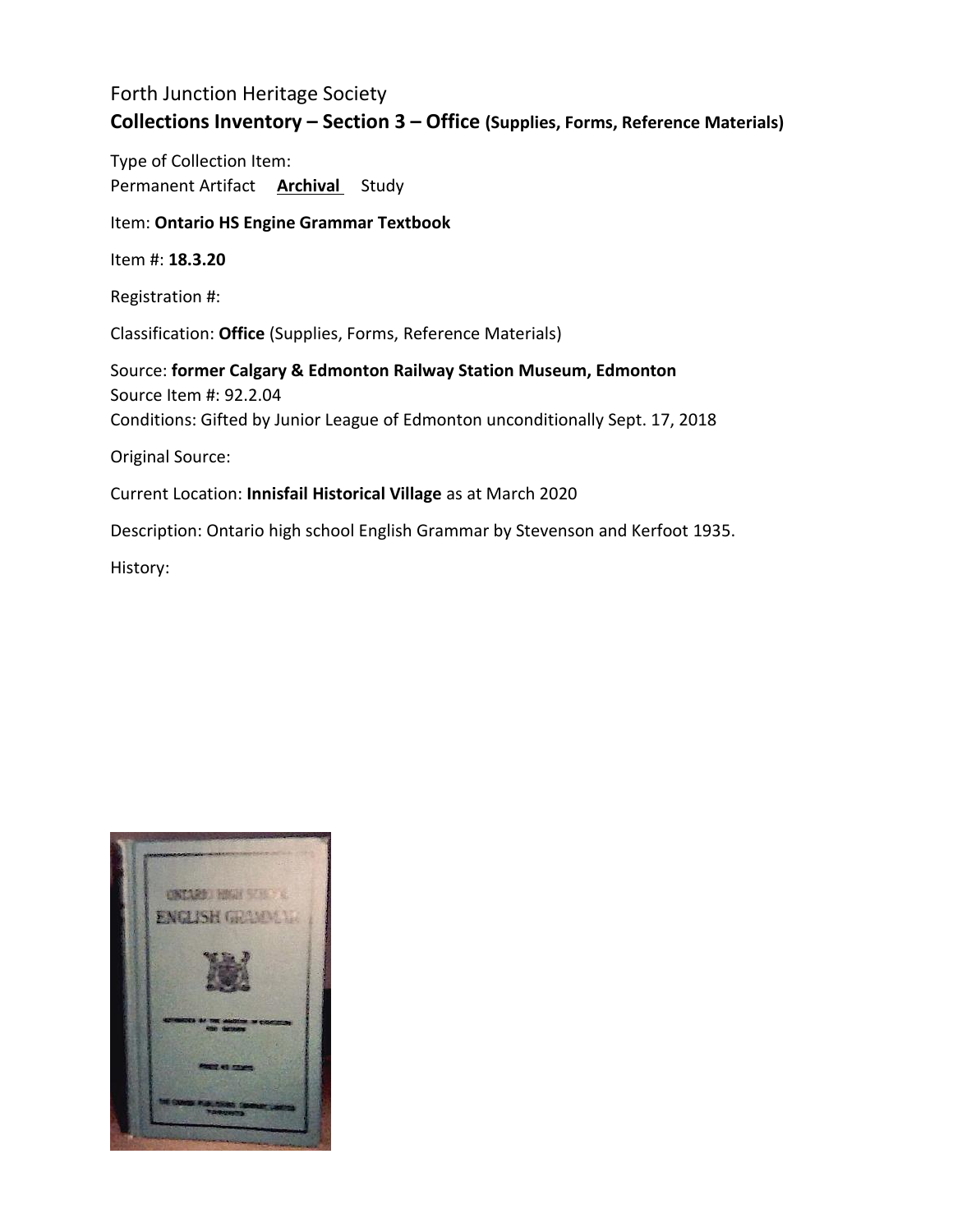Type of Collection Item: Permanent Artifact **Archival** Study

Item: **History of Canada 1924**

Item #: **18.3.21**

Registration #:

Classification: **Office** (Supplies, Forms, Reference Materials)

Source: **former Calgary & Edmonton Railway Station Museum, Edmonton** Source Item #: 92.2.05 Conditions: Gifted by Junior League of Edmonton unconditionally Sept. 17, 2018

Original Source: **J M Hanson**

Current Location: **Innisfail Historical Village** as at March 2020

Description: History of Canada by W L Grant 1924